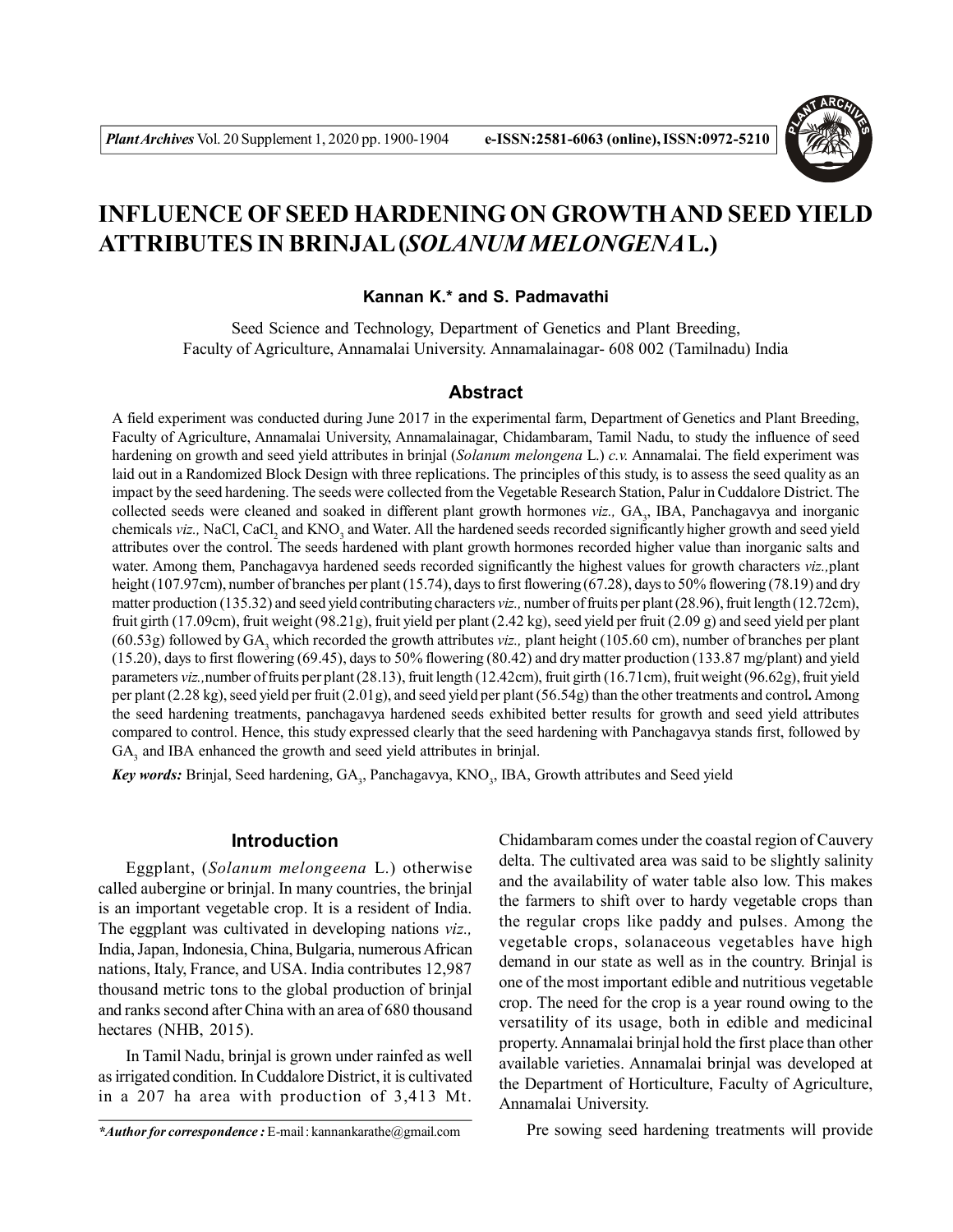initial nourishment for germinating seeds. It also helps to achieve uniform stand in the field. Pre sowing seed treatments have done in order to impart resistance against stress conditions (Balamurugan *et al.,* 2003).

The panchagavya is cheaper ecofriendly organic preparations made by cow products, namely dung, urine, milk, curd and ghee. The panchagavya is an efficient plant growth stimulant that enhances the biological efficiency of crops. It is used to activate soil and to protect the plants from disease and also increase the nutritional quality of fruits and vegetables.

By keeping afore said in view the following experiment was conducted with various seed hardening products *viz.*, GA<sub>3</sub>-, IBA, Panchagavya, NaCl, CaCl<sub>2</sub>,  $KNO<sub>3</sub>$  and water compared along with the control.

# **Materials and Methods**

A field experiment was conducted in the Department of Genetics and Plant Breeding, Faculty of Agriculture, Annamalai University, Annamalainagar, Chidambaram, Tamil Nadu, during June 2017**.** Genetically pure seeds of brinjal were obtained from the Vegetable Research Station, Palur, Cuddalore District, was used in this study. Seeds were hardened with plant growth hormones, inorganic salts, water and compared with control.

# **Treatments details:-**

The experiment was comprised of eight treatments involving one as a control (without hardening) as detailed below:-

- $T_1$  GA<sub>3</sub>- @ 100 ppm (soaking seeds for 6 hours)
- $T_2$  IBA @ 100 ppm (soaking seeds for 6 hours)
- $T_3$  Panchagavya @ 3% (soaking seeds for 30 minutes)
- $T_4$  NaCl  $\omega$  2% (soaking seeds for 6 hours)
- $T_s$  CaCl<sub>2</sub> @ 2% (soaking seeds for 6 hours)
- $T<sub>6</sub>$  KNO<sub>3</sub>@ 2% (soaking seeds for 6 hours)
- $T<sub>7</sub>$  Water (soaking seeds for 6 hours)

 $T_{\circ}$  – Control (without soaking)

Observations were recorded for growth attributes and seed yield attributes from five randomly selected plants from each treatments replication wise.

# **Growth attributes:-**

## **Days to first flowering**

The number of days taken from the date of sowing to anthesis of first flower in the first flower cluster was recorded and expressed in numbers.

#### **Days to 50% flowering**

Number of days taken from sowing to 50 per cent

flowering in the total population was recorded and the mean value was expressed as days to 50% flowering in whole numbers.

## **Number of branches per plant**

The branches arising from the primary and secondary stem were counted at the time of the last harvest and expressed in numbers.

#### **Plant height (cm)**

The height of the plant from the ground level to the tip of the main stem was measured at the time of the last harvest and expressed in centimeters.

#### **Dry Matter Production**

Five randomly selected plant samples were collected, washed, air dried to obtain constant weight. Oven dried at  $80^{\circ}C \pm 5^{\circ}C$  for 48 hours till reaching a constant weight. Estimation of dry matter was recorded at harvest stage the DMP was calculated and expressed in kg ha<sup>-1</sup>.

#### **Seed yield attributes:-**

#### **Number of fruits per plant**

The number of fruits per plant was recorded at each harvest and the total number of fruits of all the harvest was recorded as fruits per plant and expressed in numbers.

### **Fruit length (cm)**

Randomly selected five fruits were measured from blossom end to pedicel end (polar diameter) with measuring scale and expressed in centimeter.

#### **Fruit girth (cm)**

Fruit girth was recorded by measuring the circumference of randomly selected five fruits at the broadest portion using measuring tape and expressed in centimeter.

## **Fruit weight (g)**

The weight of five randomly selected fruits in each replication was measured and the mean weight of the fruit was expressed in grams.

## **Fruit yield per plant (kg)**

The weight of fruits per plant was recorded at each harvest and the total weight after all the harvest was recorded a yield per plant and expressed in kilogram.

## **Seed yield per fruit (g)**

The weight of the seeds per fruit was recorded as seed yield per fruit and expressed in gram.

#### **Seed yield per plant (g)**

The weight of the seed per plant was recorded at each harvest and the total weight after all the harvest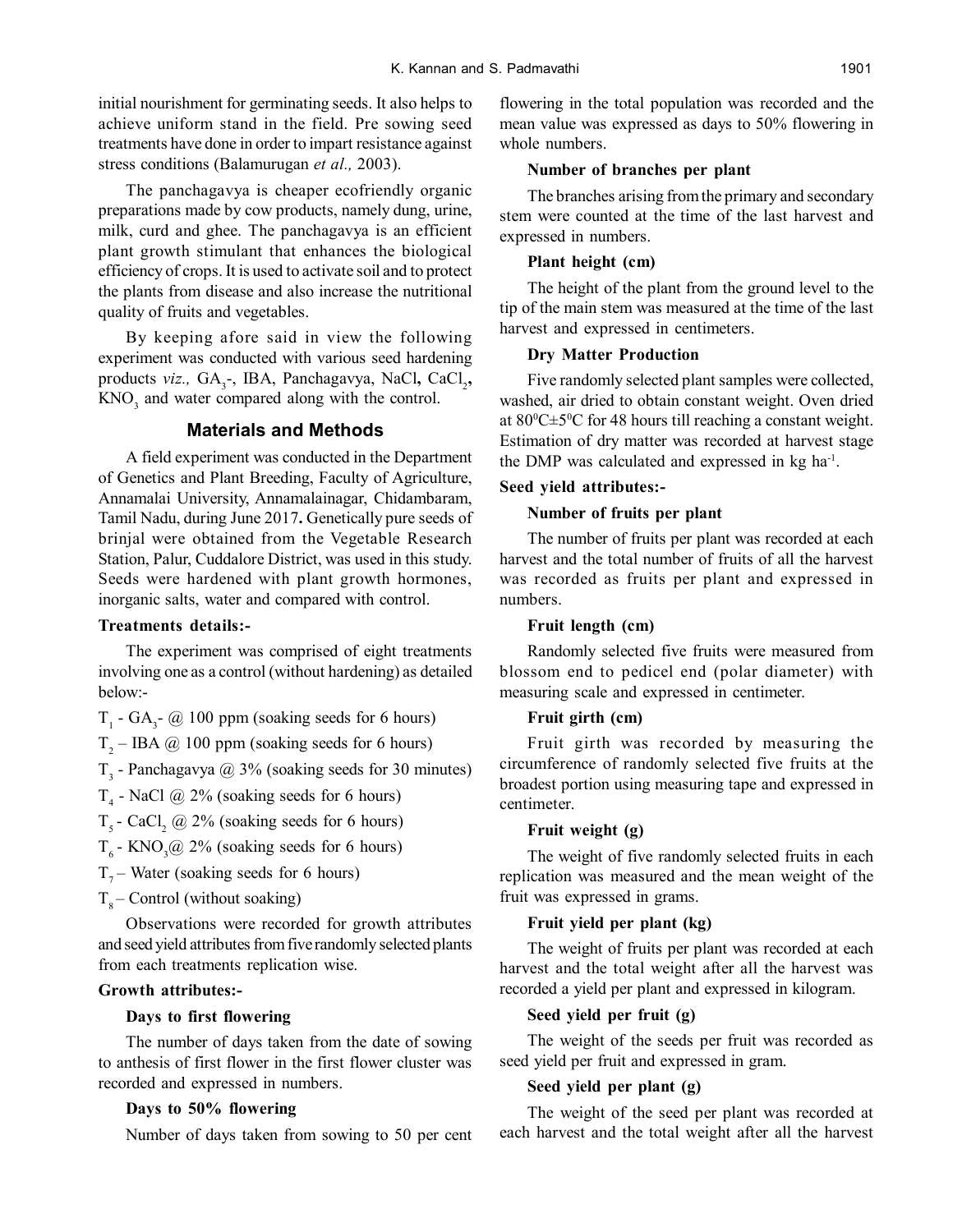was recorded as a seed yield per plant and expressed in gram.

## **Statistical Analysis**

The experiment comprised of eight treatments including control with three replications of each. The experiment was laid out in a Randomized Block Design. The data's collected from the field experiment for growth and seed yield parameters were statistically analyzed using ANOVA as suggested by Panse and Sukhatme (1985). The critical difference (CD) was computed at 5% probability.

# **Results and Discussion**

## **Growth attributes:-**

Drought resistance of the plant is one of the very important factors to get the highest yield. Though, this is largely depends on the genetic makeup of the variety, Pre-sowing Seed treatments like hardening also practiced to defy the ill effects of drought on the emergence and growth of the crop. (Balamurugan *et al.,* 2003). In the present study, highly significant difference was noticed due to hardening with organic as well as inorganic **Table 1:** Effect of seed hardening on growth attributes in brinjal.

| <b>Treat</b>     | <b>Plant</b> | Number of       | Days to | Days to             | <b>Dry Matter</b> |  |
|------------------|--------------|-----------------|---------|---------------------|-------------------|--|
| ments            | height       | <b>branches</b> | first   | 50%                 | <b>Production</b> |  |
|                  | (cm)         | per plant       |         | flowering flowering | (mg/plant)        |  |
| T                | 105.60       | 15.20           | 69.45   | 80.42               | 133.87            |  |
| $T_{2}$          | 105.36       | 15.12           | 69.56   | 80.61               | 133.61            |  |
| $T_{3}$          | 107.97       | 15.74           | 67.28   | 78.19               | 135.32            |  |
| $\overline{T}_4$ | 102.80       | 14.66           | 72.08   | 83.09               | 130.88            |  |
| $T_{\zeta}$      | 102.85       | 14.72           | 71.93   | 82.96               | 131.03            |  |
| T                | 102.94       | 14.87           | 71.74   | 82.79               | 131.24            |  |
| $T_{7}$          | 100.48       | 14.08           | 74.26   | 85.28               | 128.52            |  |
| $T_{8}$          | 98.15        | 13.46           | 76.44   | 87.46               | 126.16            |  |
| $S.Ed. \pm$      | 1.08         | 0.24            | 1.01    | 1.01                | 0.63              |  |
| $CD(P=0.05)$     | 2.31         | 0.52            | 2.16    | 2.16                | 1.34              |  |

**Table 2:** Effect of seed hardening on seed yield attributes in brinjal.

| <b>Treat</b> | Number of       | Fruit  | Fruit | fruit  | fruit       | Seed        | <b>Seed</b> |
|--------------|-----------------|--------|-------|--------|-------------|-------------|-------------|
| ments        | <b>branches</b> | length | girth | weight | yeild/plant | yeild per   | veild       |
|              | per plant       | (cm)   | (cm)  | (g)    | (g)         | fruit $(g)$ | plant (g)   |
| T            | 28.13           | 12.42  | 16.71 | 96.62  | 2.28        | 2.01        | 56.54       |
| $T_{2}$      | 28.09           | 12.38  | 16.54 | 96.59  | 2.25        | 2.00        | 56.18       |
| $T_{3}$      | 28.96           | 12.72  | 17.09 | 98.21  | 2.42        | 2.09        | 60.53       |
| T            | 27.25           | 11.97  | 15.87 | 95.03  | 2.07        | 1.88        | 51.23       |
| $T_{\rm 5}$  | 27.27           | 12.01  | 15.99 | 95.09  | 2.10        | 1.91        | 52.09       |
| T<br>6       | 27.3            | 12.07  | 16.16 | 95.14  | 2.13        | 1.93        | 52.69       |
| $T_{7}$      | 26.43           | 11.67  | 15.66 | 92.68  | 1.94        | 1.76        | 46.52       |
| T            | 25.63           | 11.36  | 15.26 | 90.28  | 1.78        | 1.61        | 41.25       |
| $S.Ed. \pm$  | 0.36            | 0.14   | 0.16  | 0.63   | 0.05        | 0.03        | 1.27        |
| $CD(P=0.05)$ | 0.76            | 0.29   | 0.34  | 1.34   | 0.11        | 0.06        | 2.72        |

products for all the evaluated growth and seed yield attributes.

Among the growth traits, seeds hardened with panchagavya (3%) registered higher values for plant height (107.97cm), number of branches per plant (15.74), days to first flowering (67.28 days), days to 50% flowering (78.19 days) and dry matter production (135.32 mg/plant) followed by  $GA_3$  and IBA which are on par with each other. Seeds hardened with chemicals *viz.*, NaCl, CaCl<sub>2</sub> and  $KNO<sub>3</sub>$  showed minor variations in all growth characters and said to be on par with each other. On the other hand seeds without hardening (control) recorded minimum values for all growth traits studied *viz.,* plant height (98.15 cm), number of branches per plant (13.46), days to first flowering (76.44 days), days to 50% flowering (87.46 days) and dry matter production (126.16 mg/plant). (Table 1).

The studies clearly represent that there was significant improvement in seed hardening with panchagavya. Plant height and number of tillers were more with the seeds hardened with panchagavya (3%). Nearly 9.08 % increase in plant height and 14.4% increase

> in the number of branches per plant was noticed over the control. This may be due to the action of panchagavya contains many macronutrients, essential micronutrients growth promoting factors like IAA, GA and beneficial microorganism which increases the cell division and cell elongation. Besides this, the presence of cytokinin also influences the growth rate of brinjal crop. Similar findings were reported by Natarajan, (2002), Sreenivasa *et al.,* (2010) and Vallimayal and Sekar (2012). Seed hardening with  $GA_3$  and IBA was the next best treatment and resulted in significantly higher values for plant height (105.60cm and 105.36cm) and number of

> > branches (15.20 and 15.12) respectively. This could be due to the application of hormone which have a great effect on root development and root proliferation, which leads to more absorption of nutrients from the soil leads to increase plant height and number of branches. These results are in concordance with the findings of Alvarez *et al.,* (1989), Hussain *et al.,* (2004) and Stefancic *et al.,* (2005).

> > Minimum days to first flowering (67.28 days) and 50% flowering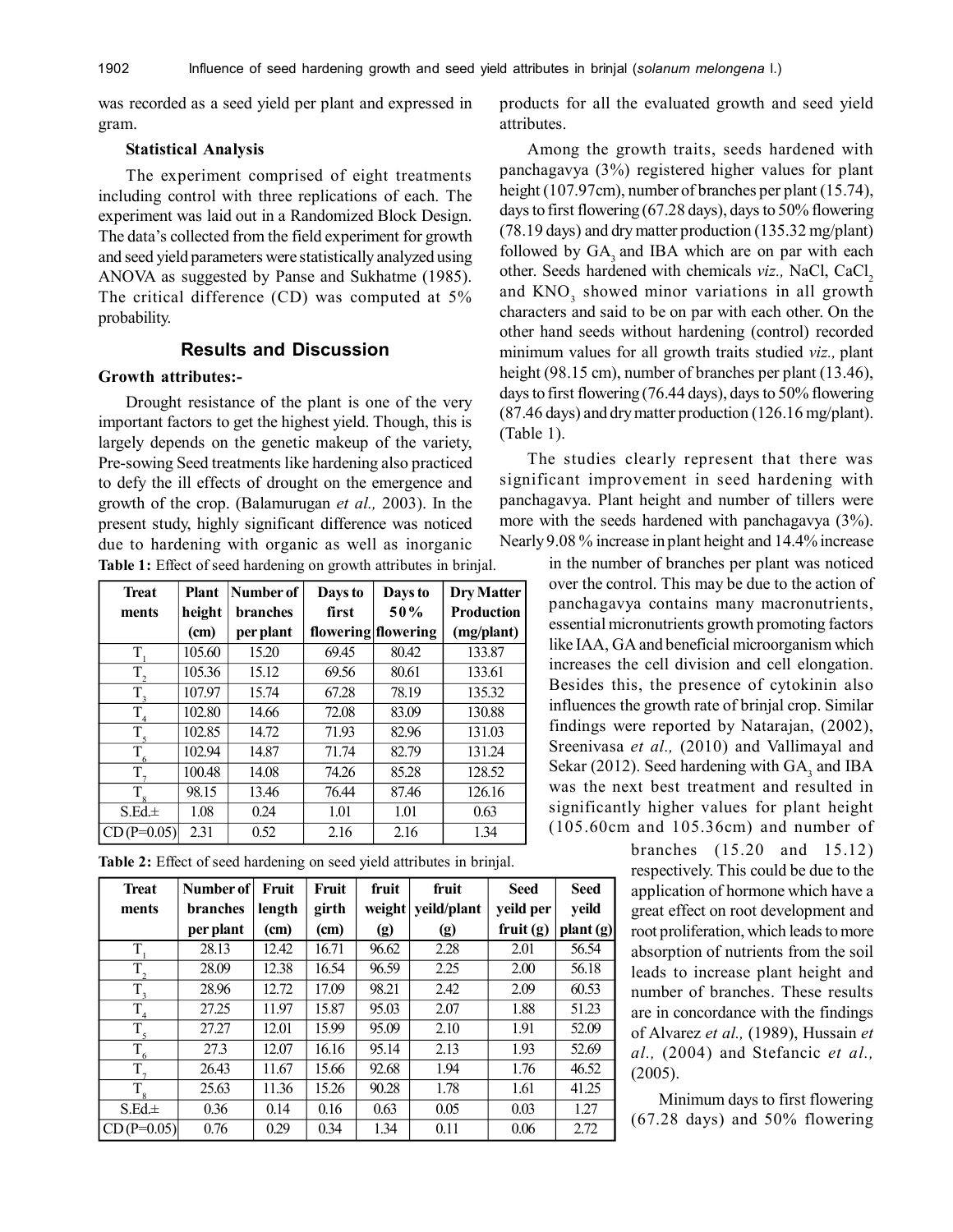(78.19) was registered with the seeds hardened with panchagavya. The reason could be due to the presence of some beneficial microorganism like Azospirillum, Pseudomonas, Azatobacter and Phosphobacteria which are help full in the fixation of N and P in soil. Nitrogen is essential components of plants, protein and chlorophyll, which is necessary for growth and flower formation. These findings are in line with the results of Pathak and Ram (2002),Naik and Sreenivasa (2009), Ali *et al.,* (2011), Saritha *et al.,* (2013) and Sarkar *et al.,* (2014).

Dry matter accumulation showed positively significant results for seed hardening with panchagavya (135.32 mg/ plant) followed by  $GA_3$  and IBA which are on par with each other. This may be due to the stimulated growth by increasing the amount of endogenous promoters *viz.,* auxin, gibberellin and cytokinine accompanied by a decrease in the content and activity of inhibitors present in panchgavya (Ali *et al.,* 2011, Sarkar *et al.,* 2014, Ragavandra *et al.,* 2014 and Sivakumar, 2014).

The next best treatment like  $GA_3$  and IBA showed nearly 5.75% and 5.57% increase over the control in dry matter production. This may be due to the increased endogenous GA activity leads to increase nitrogen uptake and regulation of different metabolic process on accumulation of chlorophyll leads to shoot up in dry matter production. Similar findings were reported by Abbas and El-Saeid, (2012). Amin *et al.,* (2006).

## **Seed yield attributes:-**

The increment in yield characters was more pronounced with the seeds hardened with panchagavya followed by GA<sub>3</sub> and IBA. The yield traits *viz.*, number of fruit per plant, fruit length, fruit girth, fruit weight, fruit yield/plant, seed yield per fruit and seed yield per plant were showed 11.49%, 10.69%, 10.76%, 8.07%, 26.44%, 22.96% and 31.85% respectively over the control. (Table. 2) This may be due to the presence of macro nutrients, essential micronutrients, many vitamins, required amino acids, growth promoting substances and beneficial microorganisms in panchgavya which act as an essential plant growth stimulant that enhanced the biological efficiency of crop plants, quality of fruits and yield. A similar report was made by Natarajan, (2002), Somasundaram *et al.,* (2003), Vennila and Jayanthi (2008), Sarkar *et al.,* (2014) and Singh *et al.,* (2018).

Seed hardened with  $GA_3$  and IBA observed as the next best hardening treatment by registered the higher values for all yield contributing traits over control. This may be due to the increased photosynthetic activity and consequences of increased translocation and accumulation of microelements in plant organs by the

 $GA<sub>3</sub>$  and IBA. Besides this, IBA retard chlorophyll destruction and increase the biosynthesis or stabilize the thylakoid membrane which retard senescence by altering the permeability of membranes. This finding was on par with the report of Chhun *et al.,* (2004), Da Silva, (2006) and Loannidis *et al.,* (2009).

#### **Conclusion**

From the study, it is concluded that brinjal seeds hardened with panchagavya 3% suggested as the best ecofriendly treatment followed by  $GA<sub>3</sub>$  (100ppm) and IBA (100ppm). This may be recommended for the farmer for further commercial exploitation in Brinjal.

## **References**

- Abbas, S.M. and H.M. El-Saeid (2012). Effects of some growth regulators on oil yield, growth and hormonal content of lemon grass (*Cymbopogon citrates*). *Botanica Serbica,* **36:** 97-101.
- Afzal, M., MA. Khan, M.A. Pervez and R. Ahmed (2011). Root induction in the aerial offshoots of date palm (*Phoenix dactylifera* L.) cultivar, Hillawi. *Pakistan Journal of Agricultural Science,* **49:** 11-17.
- Ahmad Shahlaei, Naser Alemzadeh Ansari and Sasan Aliniaifard (2009). Osmopriming Eggplant (*Solanum melongeena* L.) Seeds by Using Salt Solutions. *Middle Eastern and Russian journal of plant science and biotechnology,* **3:** (special issue **1**), 41-43.
- Ali, M.N., S. Ghatak and T. Ragul (2011). Biochemical analysis of Panchagavya and Sanjibani and their effect in crop yield and soil health. *Journal of Crop and Weed,* **7(2):** 84- 86.
- Alvarez, R., S.J. Nissen and E.G. Sutter (1989). Relationship between indole-3-acetic acid levels in apple (*Malus pumila* Mill) root stocks cultured in vitro and adventitious root formation in the presence of indole-3-butyric acid. *Plant Physiol.,* **89:** 439-443.
- Amin, A.A., E.S.M. Rashad and F.A.E. Gharib (2006). Physiological responses of maize plants (*Zea mays* L.) to foliar application of morphactin CF125 and Indole-3-butyric acid. *Journal of Biological.Sciences*., **6:** 547- 554.
- Amin, A.A., F.A. Gharib, M. El-Awadi and E.S.M. Rashad (2011). Physiological response of onion plants to foliar application of putrescine and glutamine. *Scientia Horticulturae*, **129:** 353-360.
- Balamurugan, P., V. Balasubramani and K. Sundaralingam (2003). Nutrient Coating and Foliar Application on Seed Yield and Quality of Sesame. Icar Short Course on Seed Hardening and Pelleting Technologies for Rainfed/Garden Land Ecosystems, Tamil Nadu Agricultural University, Coimbatore. **P. 192**.
- Chhun T., S. Takcta, S. Tsurumi and I. Masahiko (2004). Different behaviour of indole-3-acetic acid and indole-3-butyric acid